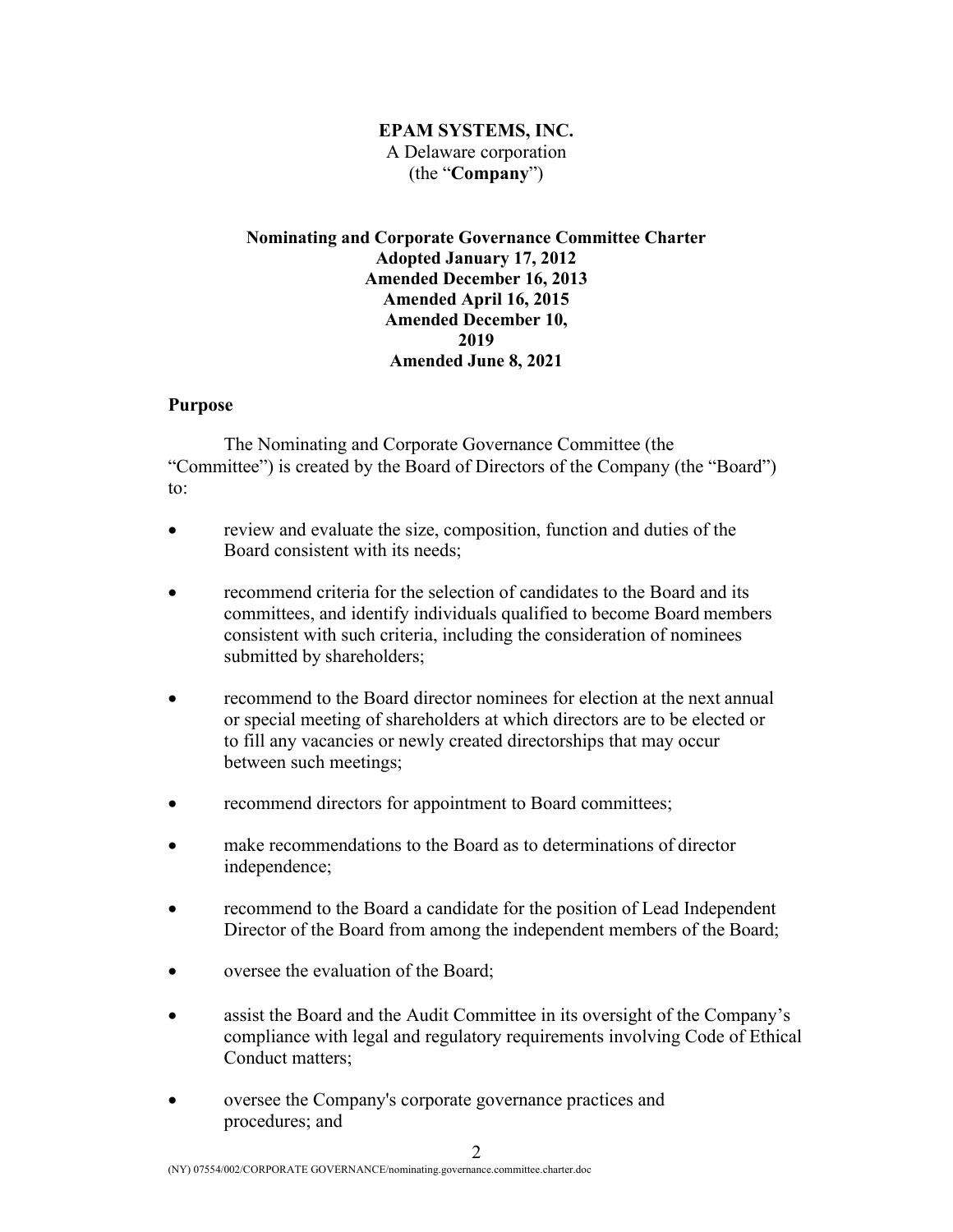develop and recommend to the Board the Corporate Governance Guidelines and Code of Ethical Conduct for the Company, oversee compliance with such Guidelines and the Code, and monitor and report to the Board on the status of the Company's global Compliance program, its compliance initiatives and matters.

## **Membership**

The Committee shall consist of at least three members. The Committee shall be comprised solely of directors deemed by the Board to be independent and who meet independence requirements of the New York Stock Exchange. The Committee, in consultation with the Chairman of the Board and the Lead Independent Director, shall recommend nominees for appointment to the Committee annually and as vacancies or newly created positions occur. Committee members shall be appointed by the Board and may be removed by the Board at any time. The Committee shall recommend to the Board, and the Board shall designate, the Chairman of the Committee.

### **Responsibilities**

In addition to any other responsibilities which may be assigned from time to time by the Board, the Committee is responsible for the following matters.

#### *Board/Committee/Lead Independent Director Nominees*

- The Committee shall oversee searches for and identify qualified individuals for membership on the Board.
- The Committee shall recommend to the Board a candidate for the position of Lead Independent Director annually from among the independent members of the Board.
- The Committee shall recommend to the Board criteria for Board and Board committee membership and shall recommend individuals for membership on the Board and its committees. In making its recommendations for Board and committee membership, the Committee shall:
	- review candidates' qualifications for membership on the Board or a committee of the Board (including making a specific determination as to the independence of each candidate) based on the criteria approved by the Board (and taking into account the enhanced independence, financial literacy and financial expertise standards that may be required under law or New York Stock Exchange rules for Audit Committee membership purposes);
	- in evaluating current directors for re-nomination to the Board or re-appointment to any Board committees, assess the performance of such directors;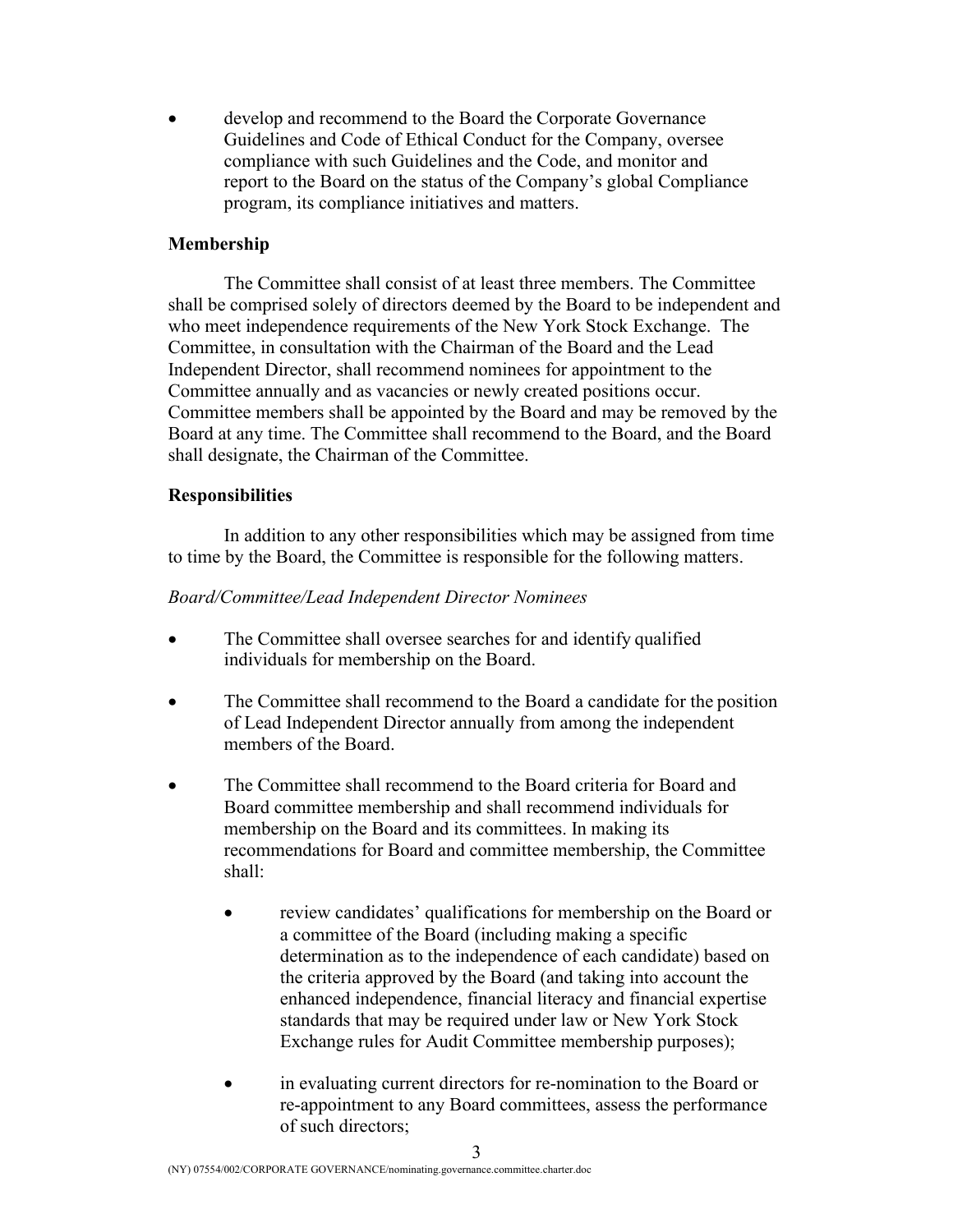• periodically review the composition of the Board and its committees in light of the current challenges and needs of the Board, the Company and each committee, and determine whether it may be appropriate to add or remove individuals after considering issues of judgment, diversity, age, skills, background and experience;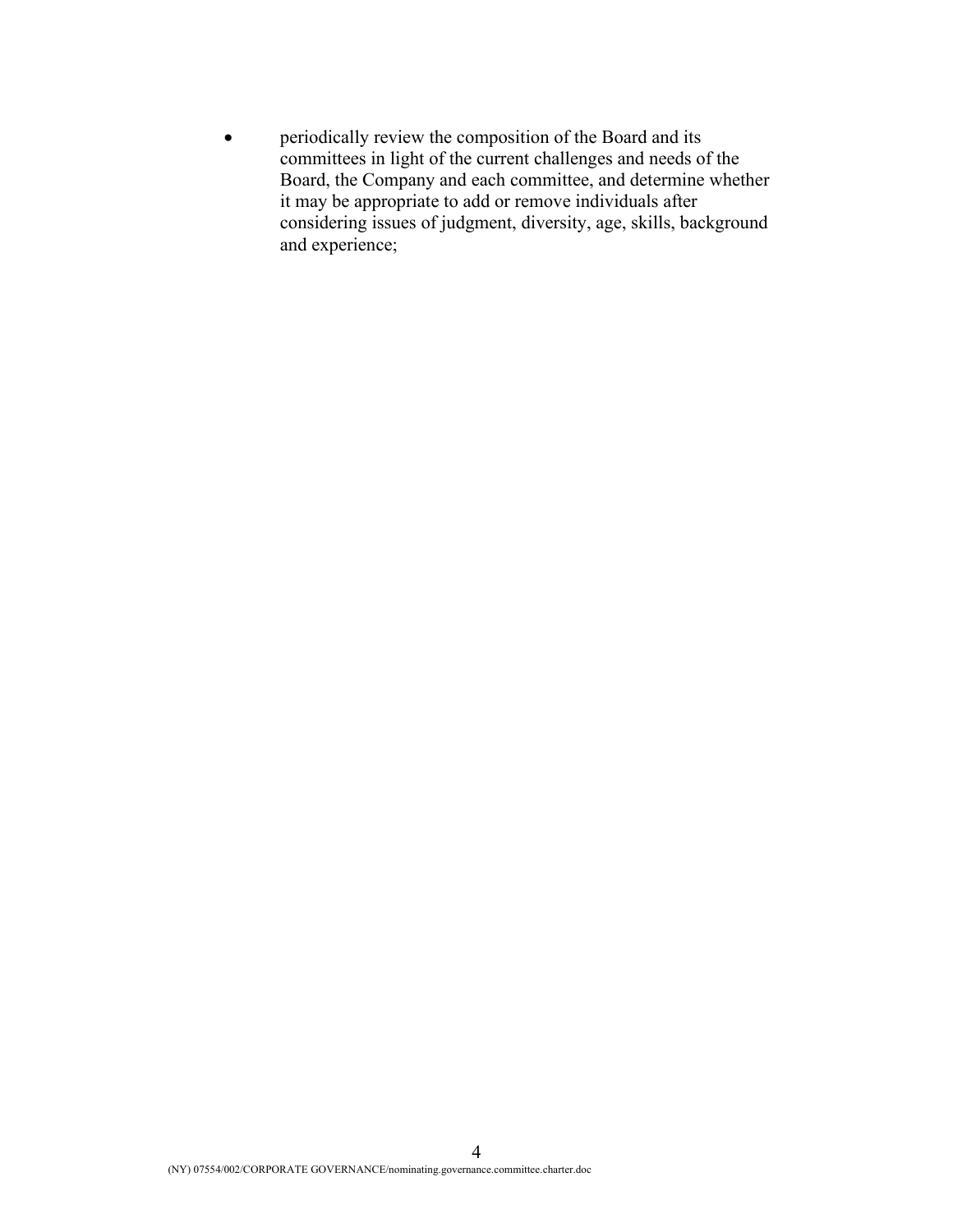- consider rotation of committee members and committee Chairmen, as appropriate; and
- consider any other factors that are set forth in the Company's Corporate Governance Guidelines or are deemed appropriate by the Committee or the Board.

# *Evaluating the Board and Its Committees*

- At least annually, the Committee shall lead the Board in a self-evaluation to determine whether it and its committees are functioning effectively. The Committee shall oversee the evaluation process and report on such process and the results of the evaluations, including any recommendations for proposed changes, to the Board.
- At least annually, the Committee shall review the evaluations prepared by each Board committee of such committee's performance and consider any recommendations for proposed changes to the Board.

## *Corporate Governance and Code of Ethical Conduct Matters*

- The Committee shall oversee the Company's corporate governance practices and procedures, including identifying corporate governance best practice and reviewing and recommending to the Board for approval any changes to the documents, policies, and procedures in the Company's corporate governance framework, including its certificate of incorporation and by-laws.
- The Committee shall develop and recommend to the Board the Corporate Governance Guidelines and Code of Ethical Conduct for the Company. At least annually, the Committee shall review and reassess the adequacy of such Corporate Governance Guidelines and Code of Ethical Conduct and recommend any proposed changes to the Board.
- At least annually, the Committee shall review the Lead Independent Director Charter and recommend any proposed changes to the Board.
- The Committee shall be responsible for any tasks assigned to it in the Company's Corporate Governance Guidelines and shall oversee compliance with such Guidelines.
- The Committee shall oversee the Company's compliance with legal and regulatory requirements related to Code of Ethical Conduct matters, the Company's reporting and guidance channels, and the Company's global compliance program, and, together with the Chief Compliance Officer, will report to the full Board on such compliance.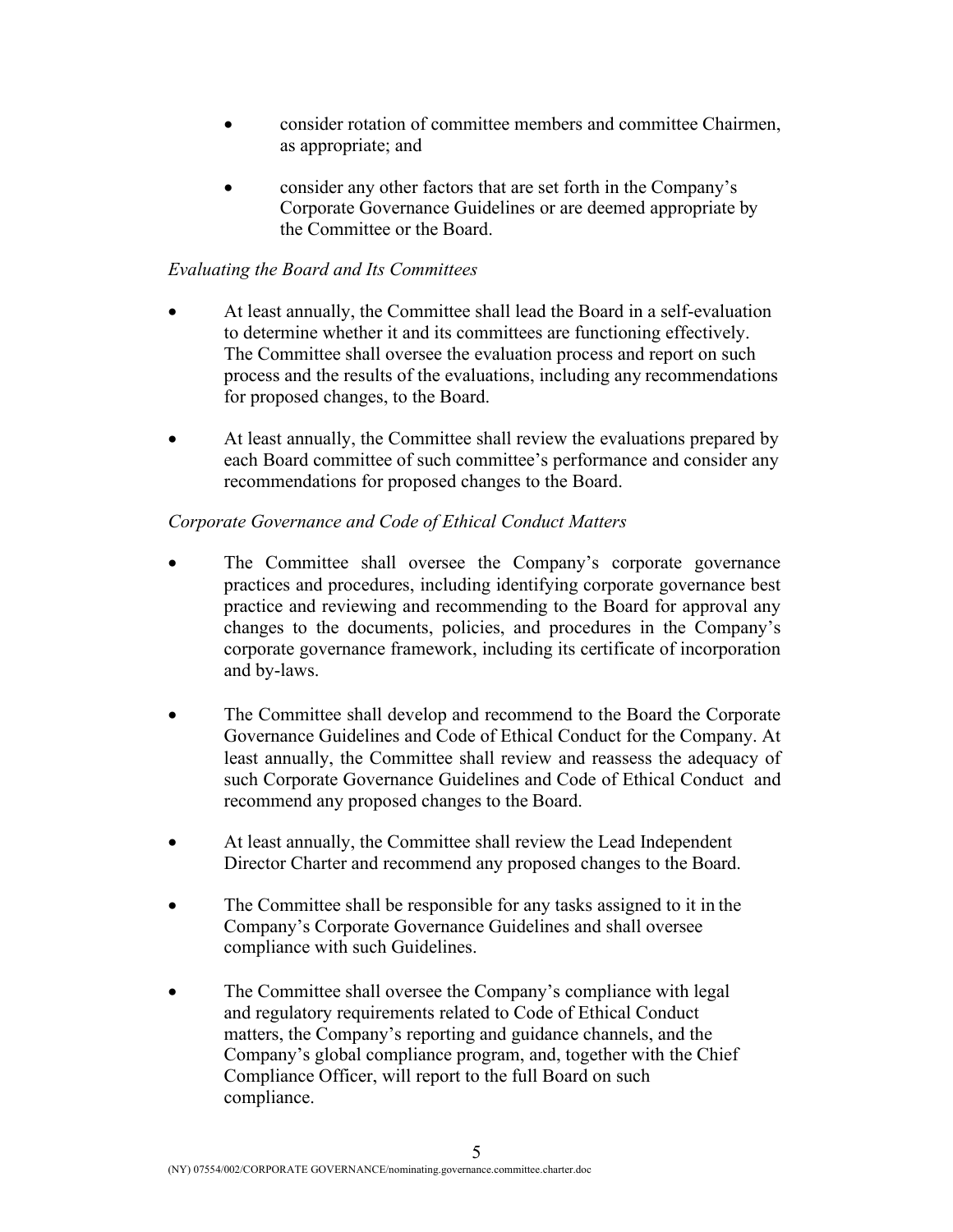- The Committee shall also review and consider any requests for waivers of the Company's Corporate Governance Guidelines or Code of Business Conduct and Ethics for the Company's directors, executive officers and other senior financial officers, and shall make a recommendation to the Board with respect to such request for a waiver.
- The Committee shall review potential conflicts of interest involving directors, including whether such director or directors may vote on any issue as to which there may be a conflict.
- The Committee shall review, and if appropriate, approve related party transactions in accordance with the Company's Related Person Transaction Policy.

## *Director Orientation and Continuing Education*

• The Committee shall oversee an orientation and continuing education program for directors meeting the requirements set forth in the Company's Corporate Governance Guidelines.

### *Reporting to the Board*

- The Committee shall report to the Board periodically.
- The Chairman of the Committee and the Chief Compliance Officer will report to the Board on the status of the Company's compliance program, its compliance initiatives and matters.
- At least annually, the Committee shall evaluate its own performance and report to the Board on such evaluation.
- The Committee shall periodically review and assess the adequacy of this charter and recommend any proposed changes to the Board for approval.

### **Authority and Delegations**

The Committee has the sole authority to retain and terminate any advisors, including search firms to identify director candidates and legal counsel, including sole authority to approve all such advisors fees and other retention terms.

The Committee may delegate its authority to subcommittees or the Chair of the Committee when it deems appropriate and in the best interests of the Company.

### **Procedures**